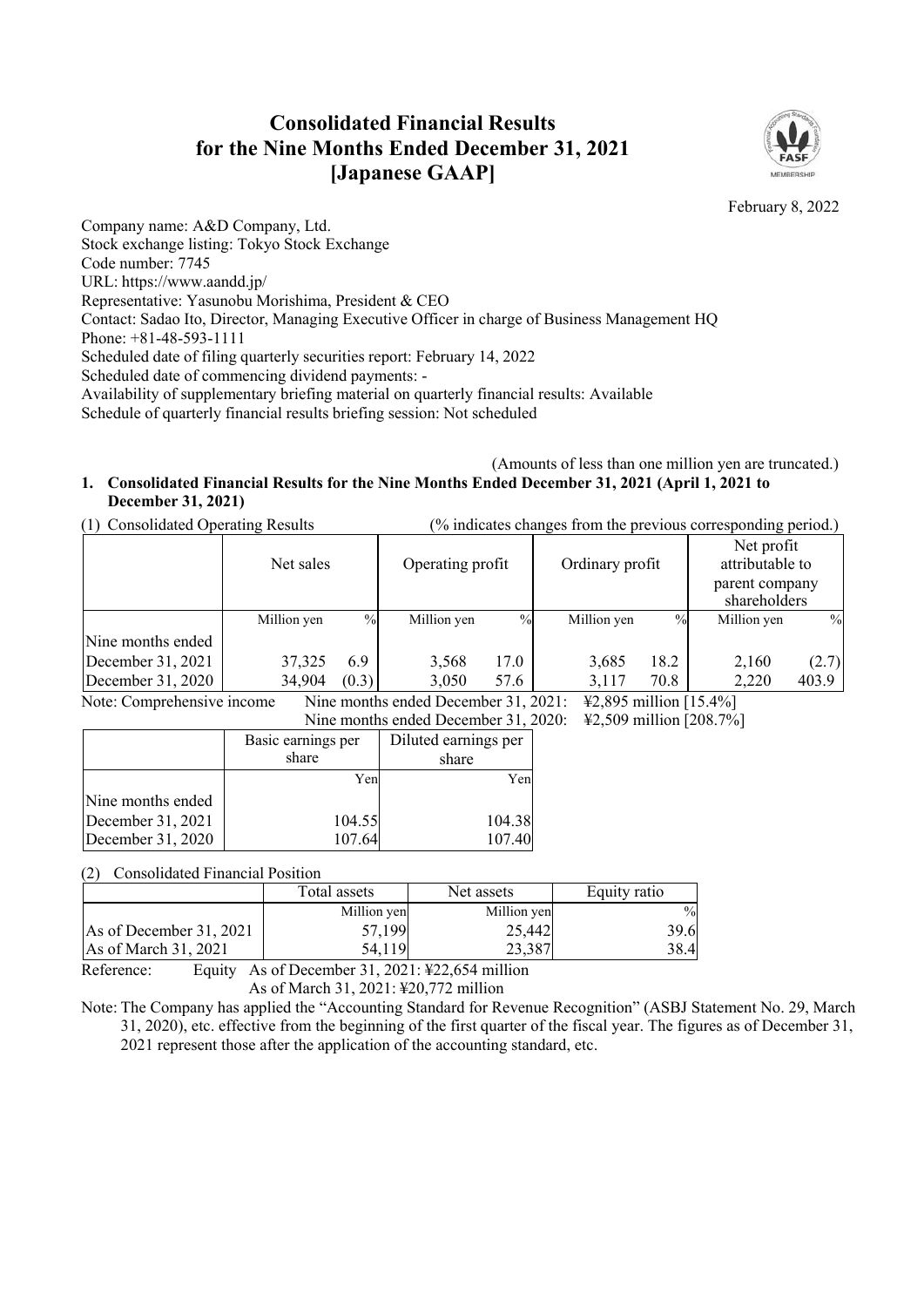## **2. Dividends**

|                                              | Annual dividends |             |             |       |       |  |  |
|----------------------------------------------|------------------|-------------|-------------|-------|-------|--|--|
|                                              | l st             | Year-end    | Total       |       |       |  |  |
|                                              | quarter-end      | quarter-end | quarter-end |       |       |  |  |
|                                              | Yenl             | Yenl        | Yen         | Yenl  | Yen   |  |  |
| Fiscal year ended March 31, 2021             |                  | 10.00       |             | 15.00 | 25.00 |  |  |
| Fiscal year ending March 31, 2022            |                  | 10.00       |             |       |       |  |  |
| Fiscal year ending March 31, 2022 (Forecast) |                  |             |             | 15.00 | 25.00 |  |  |

Note: Revision to the forecast for dividends announced most recently: No

#### **3. Consolidated Financial Results Forecast for the Fiscal Year Ending March 31, 2022 (April 1, 2021 to March 31, 2022)**  (% indicates changes from the previous corresponding period.)

|           | (% indicates changes from the previous corresponding period.) |      |                  |      |                 |      |                                                                 |      |                             |
|-----------|---------------------------------------------------------------|------|------------------|------|-----------------|------|-----------------------------------------------------------------|------|-----------------------------|
|           | Net sales                                                     |      | Operating profit |      | Ordinary profit |      | Net profit<br>attributable to<br>parent company<br>shareholders |      | Basic earnings per<br>share |
|           | Million yen                                                   | $\%$ | Million yen      | $\%$ | Million yen     | $\%$ | Million yen                                                     | $\%$ | Yen                         |
| Full year | 51,500                                                        | 6.4  | 5.360            | 21.7 | 5.410           | 18.5 | 3.430                                                           | 2.7  | 166.06                      |

Note: Revision to the financial results forecast announced most recently: No

# **\* Notes:**

(1) Changes in significant subsidiaries during the period: No

(Changes in specified subsidiaries accompanying changes to the scope of consolidation) New: – companies (Company name) –; Excluded: – companies (Company name) –

- (2) Accounting policies adopted specially for the preparation of quarterly consolidated financial statements: Yes
- (3) Changes in accounting policies, changes in accounting estimates and retrospective restatement
	- 1) Changes in accounting policies due to the revision of accounting standards: Yes
	- 2) Changes in accounting policies other than 1) above: No
	- 3) Changes in accounting estimates: No
	- 4) Retrospective restatement: No
	- Note: For details, please refer to "2. Quarterly Consolidated Financial Statements and Primary Notes, (3) Notes to Quarterly Consolidated Financial Statements, (Changes in accounting policies)" on page 11 of the Appendix.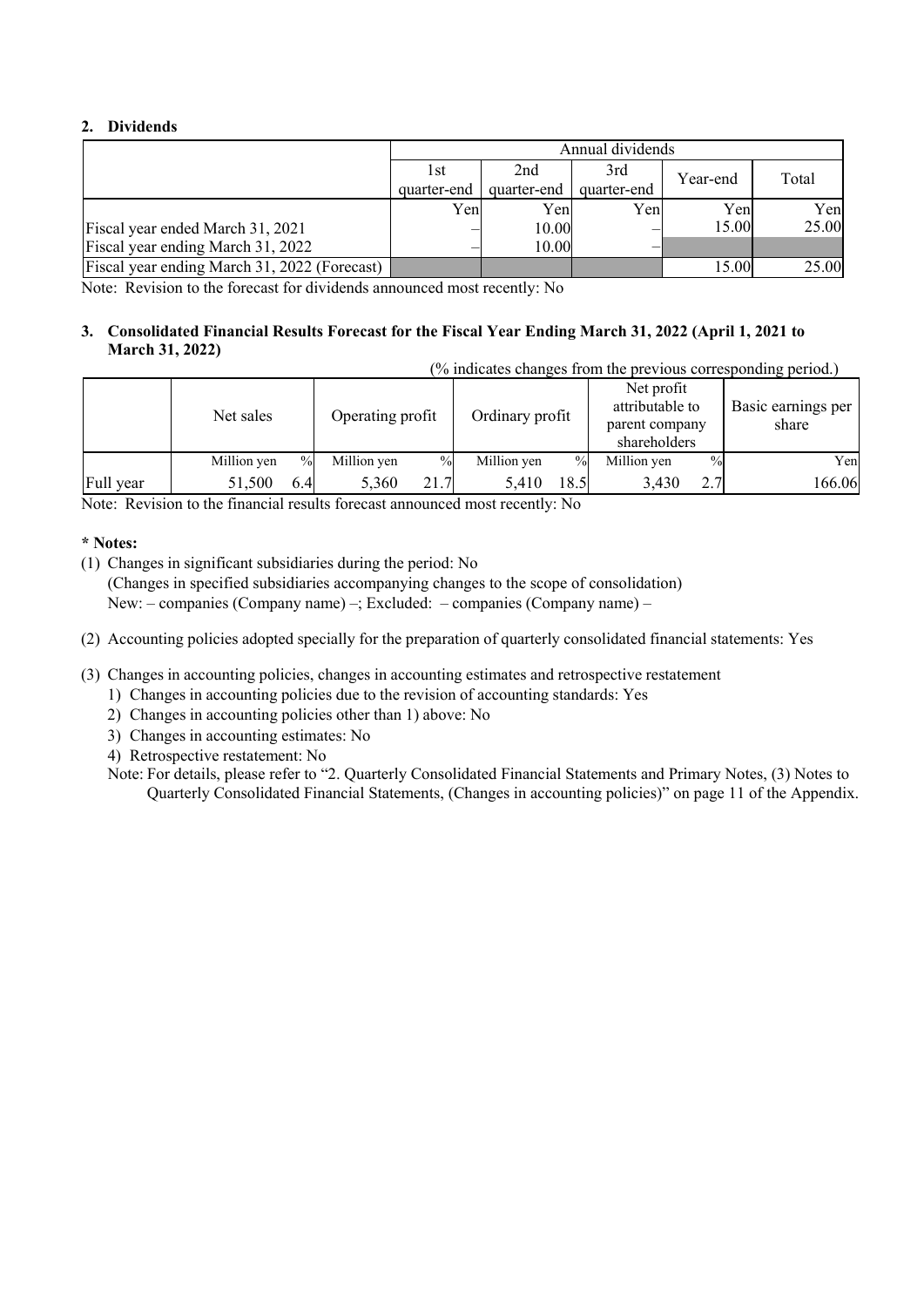- (4) Total number of issued shares (common stock)
	- 1) Total number of issued shares at the end of the period (including treasury stock): December 31, 2021: 22,601,400 shares March 31, 2021: 22,579,700 shares
	- 2) Total number of treasury stock at the end of the period: December 31, 2021: 1,919,070 shares March 31, 2021: 1,951,470 shares
	- 3) Average number of shares during the period: Nine months ended December 31, 2021: 20,664,428 shares Nine months ended December 31, 2020: 20,628,334 shares
	- Note: The total number of treasury stock at the end of the period and the total number of treasury stock which has been eliminated when calculating the average number of shares during the period include the Company's shares held by Custody Bank of Japan, Ltd. (Trust E Account) as trust properties of the stock benefit trust system.
- \* These consolidated financial results are outside the scope of quarterly review by certified public accountants or audit corporations.
- \* Explanation of the proper use of financial results forecasts and other notes Forward-looking statements in this document, including financial results forecasts, are based on information available and certain assumptions deemed reasonable by the Company at present, and the Company does not guarantee their achievement. Actual business results, etc., may differ significantly due to various factors.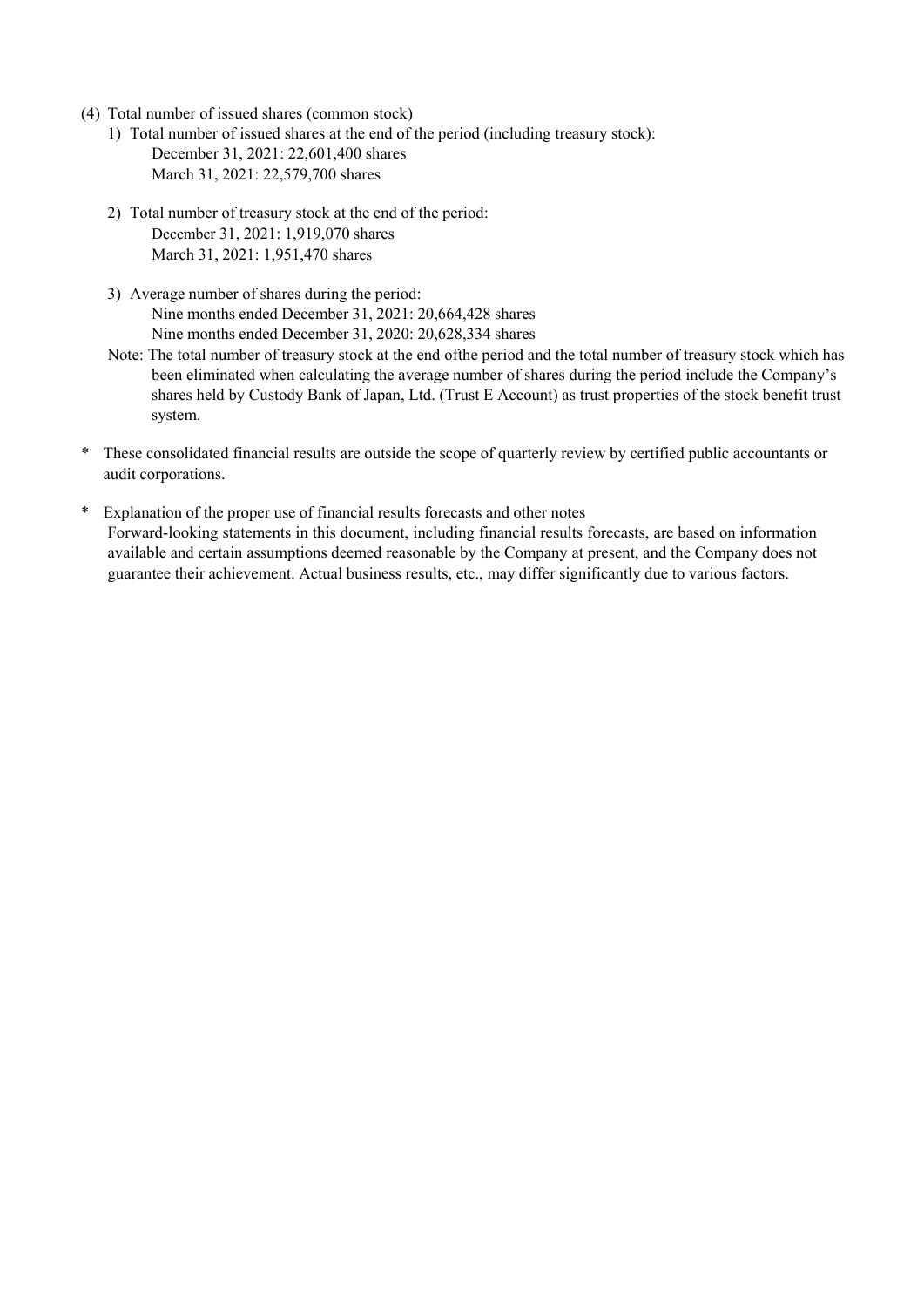# Table of Contents

| Quarterly Consolidated Statements of Income                                                                   |  |
|---------------------------------------------------------------------------------------------------------------|--|
|                                                                                                               |  |
| Quarterly Consolidated Statements of Comprehensive Income                                                     |  |
|                                                                                                               |  |
|                                                                                                               |  |
|                                                                                                               |  |
|                                                                                                               |  |
|                                                                                                               |  |
| (Accounting policies adopted specially for the preparation of quarterly consolidated financial statements) 12 |  |
|                                                                                                               |  |
|                                                                                                               |  |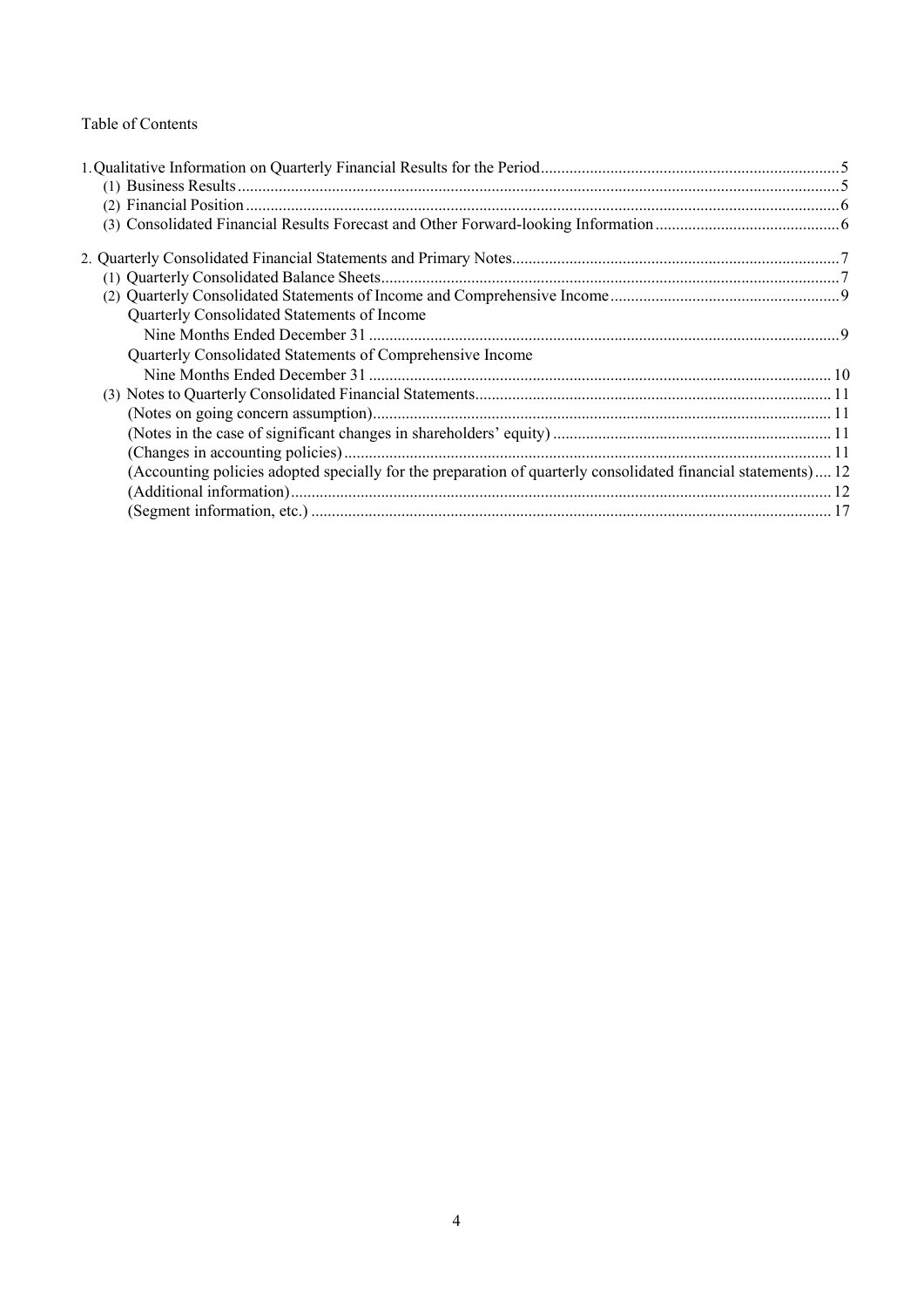- 1. Qualitative Information on Quarterly Financial Results for the Period
- (1) Business Results

Looking back at the economic environment surrounding A&D Company, Ltd. (the "Company") and its subsidiaries (collectively, the "Group") during the nine months ended December 31, 2021, the severe situation caused by the COVID-19 pandemic gradually eased in Japan. As more people were vaccinated, corporate and economic activity gradually returned and positive developments emerged in the manufacturing sector, including capital investment moves. However, the situation remains uncertain due to the emergence of the omicron variant of the new coronavirus. Overseas, signs of recovery are seen in economic activity in the U.S., European countries and China, but the economic environment remains uncertain due to such factors as supply chain disruptions, spikes in material prices, shipping delays caused by a shortage of containers, and soaring transportation costs, aggravated by the risk that the omicron variant may cause a renewed spread of the pandemic.

Amid such circumstances, the Group focused on online marketing activities while working remotely and holding meetings online to prevent the spread of infection. As we expected increases in component and material prices and higher transportation costs, we worked to reduce production costs and made efforts to control fixed costs.

As a result, net sales for the nine months ended December 31, 2021 were ¥37,325 million (up 6.9% year-onyear), operating profit was ¥3,568 million (up 17.0% year-on-year), ordinary profit was ¥3,685 million (up 18.2% year-on-year), and net profit attributable to parent company shareholders was ¥ 2,160 million (down 2.7% yearon- year).

The Company has applied the "Accounting Standard for Revenue Recognition" (ASBJ Statement No. 29, March 31, 2020), etc. effective from the beginning of the first quarter of the fiscal year. For details of the impact of this application on the financial position and business results, please refer to "2. Quarterly Consolidated Financial Statements and Primary Notes, (3) Notes to Quarterly Consolidated Financial Statements, (Changes in accounting policies) as well as (Segment information, etc.), [Segment information], 2. Disclosure of changes, etc. in reportable segments."

Business results by segment are as follows.

1) Measurement and Weighing Instruments Business

In Japan, orders recovered from the year-earlier level as economic activity was beginning to return for the measurement and control simulation systems (DSP systems) business, but sales decreased. On the other hand, sales significantly increased for weighing instruments and equipment related to semiconductor production as capital expenditure-driven demand recovered and gained momentum. This, coupled with efforts to reduce costs, helped profit increase significantly from the year-earlier level.

In the Americas, orders returned for the measurement and control simulation systems (DSP systems) business, as they did in Japan, but the impact of this on sales in this business was delayed due to such factors as a slow supply of materials, resulting in sales staying largely flat from the year-earlier level. Still, sales increased, and profit doubled for the region as core weighing instruments grew, driven by a recovery in demand and new market entries, and as metal detectors and checkweighers grew.

In Europe, profit remained largely flat from a year earlier as expenses increased due to soaring transportation costs, but sales grew due to an effort to strengthen sales networks for weighing instruments.

In Asia and Oceania, both sales and profits grew, driven by a significant increase in weighing instruments sales in South Korea, strong sales of weighing instruments for the jewelry market in India, and strong sales in Australia of metal detectors and checkweighers as well as a growth in sales of weighing instruments.

As a result, net sales in the measurement and weighing instruments business were ¥21,232 million (up 11.5% year-on-year) and operating profit was ¥1,898 million (up 108.9% year-on-year).

## 2) Medical and Healthcare Business

Orders increased significantly for the medical and healthcare business as demand for blood pressure monitors remained high, but sales rose only slightly from a year earlier as production and shipment were restricted due to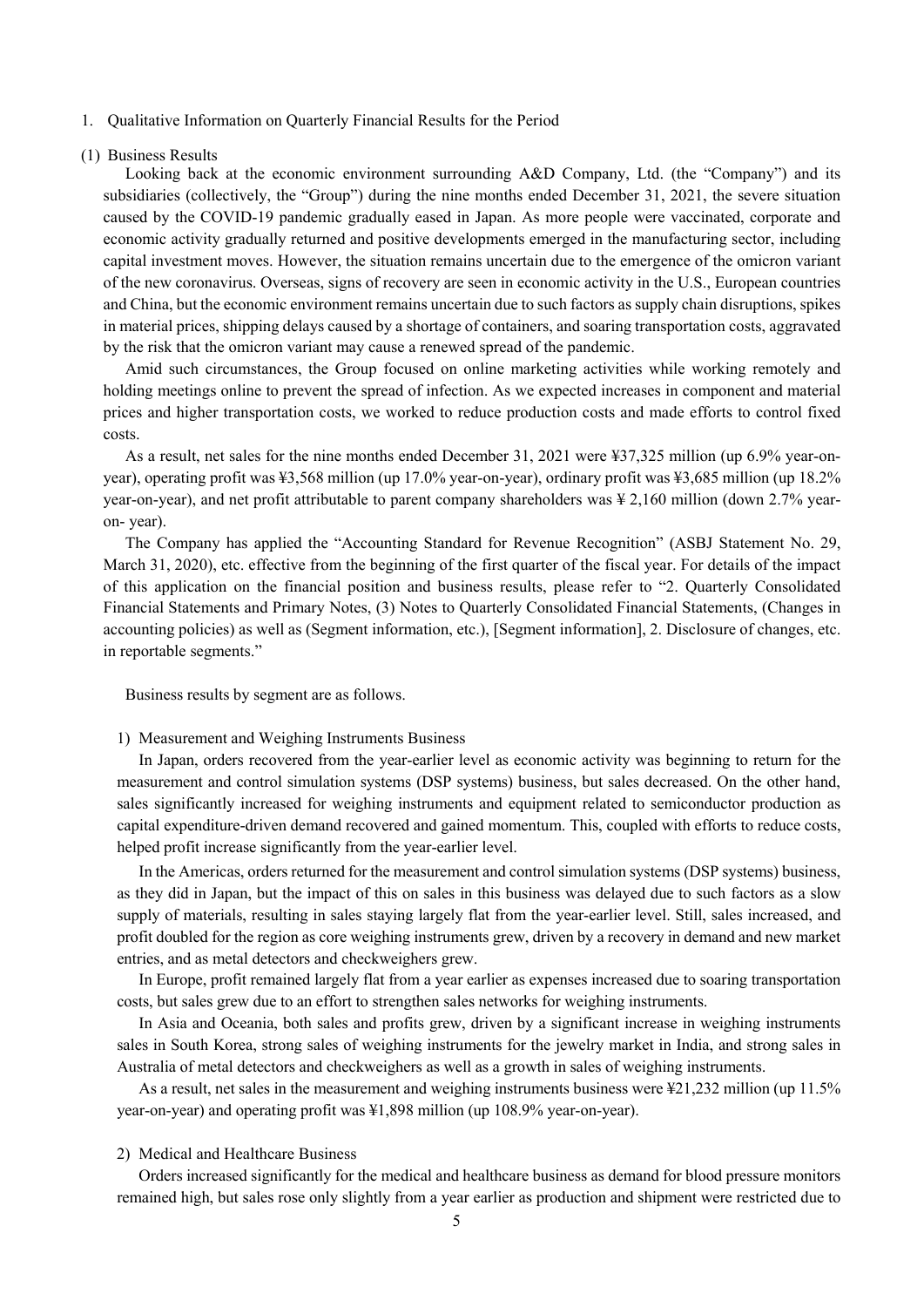difficulty to procure components, such as CPUs.

In Japan, both sales and profit declined as a pandemic-driven demand spike for thermometers, etc. seen in the previous fiscal year ran its course for the healthcare business, although the medical business remained solid due to a recovery in demand from capital expenditures at hospitals, nursing care facilities, etc.

In the Americas, shipment remained steady for a large-scale project and products for the U.S Department of Veterans Affairs, but sales remained largely unchanged from a year-earlier level partly because a pandemicdriven demand spike ran its course in Canada and soaring transportation costs pushed profit lower.

In Europe, both sales and profit increased, driven by a successful bid on a government contract for blood pressure monitors in Russia and market share expansions of many healthcare devices, including home-use blood pressure monitors, as a result of focusing on branding activities, such as sponsoring various events in the medical and healthcare areas, as well as strong e-commerce sales in the U.K.

As a result, net sales in the medical and healthcare business were ¥16,092 million (up 1.4% year-on-year) and operating profit was ¥3,186 million (down 9.0% year-on-year).

## (2) Financial Position

#### (Assets, liabilities and net assets)

Total assets as of December 31, 2021 were ¥57,199 million, an increase of ¥3,080 million compared to the end of the previous fiscal year. This was attributable chiefly to an increase of ¥2,143 million in current assets, driven by increases of ¥1,942 million in unfinished goods and ¥1,343 million in raw materials and supplies despite a decrease of ¥1,343 million in cash and deposits as we took measures to secure materials in advance in response to a tight supply of components, in addition to an increase of ¥937 million in fixed assets mainly resulting from the construction of a new office building at HOLON Co., Ltd.

Total liabilities as of December 31, 2021 were ¥31,756 million, an increase of ¥1,025 million compared to the end of the previous fiscal year. This was due to an increase of ¥1,594 million in current liabilities driven mainly by increased notes and accounts payable as we took measures to secure materials in advance, partially offset by a decrease of ¥569 million in fixed liabilities driven mainly by a decrease in long-term borrowings.

Net assets as of December 31, 2021 were ¥25,442 million, an increase of ¥2,055 million compared with the end of the previous fiscal year. This was driven by ¥1,447 million growth in retained earnings, as well as ¥422 million growth in accumulated other comprehensive income which is due to growth in foreign currency translation adjustments.

#### (3) Consolidated Financial Results Forecast and Other Forward-looking Information

There are no changes from the consolidated financial results forecast announced on November 9, 2021.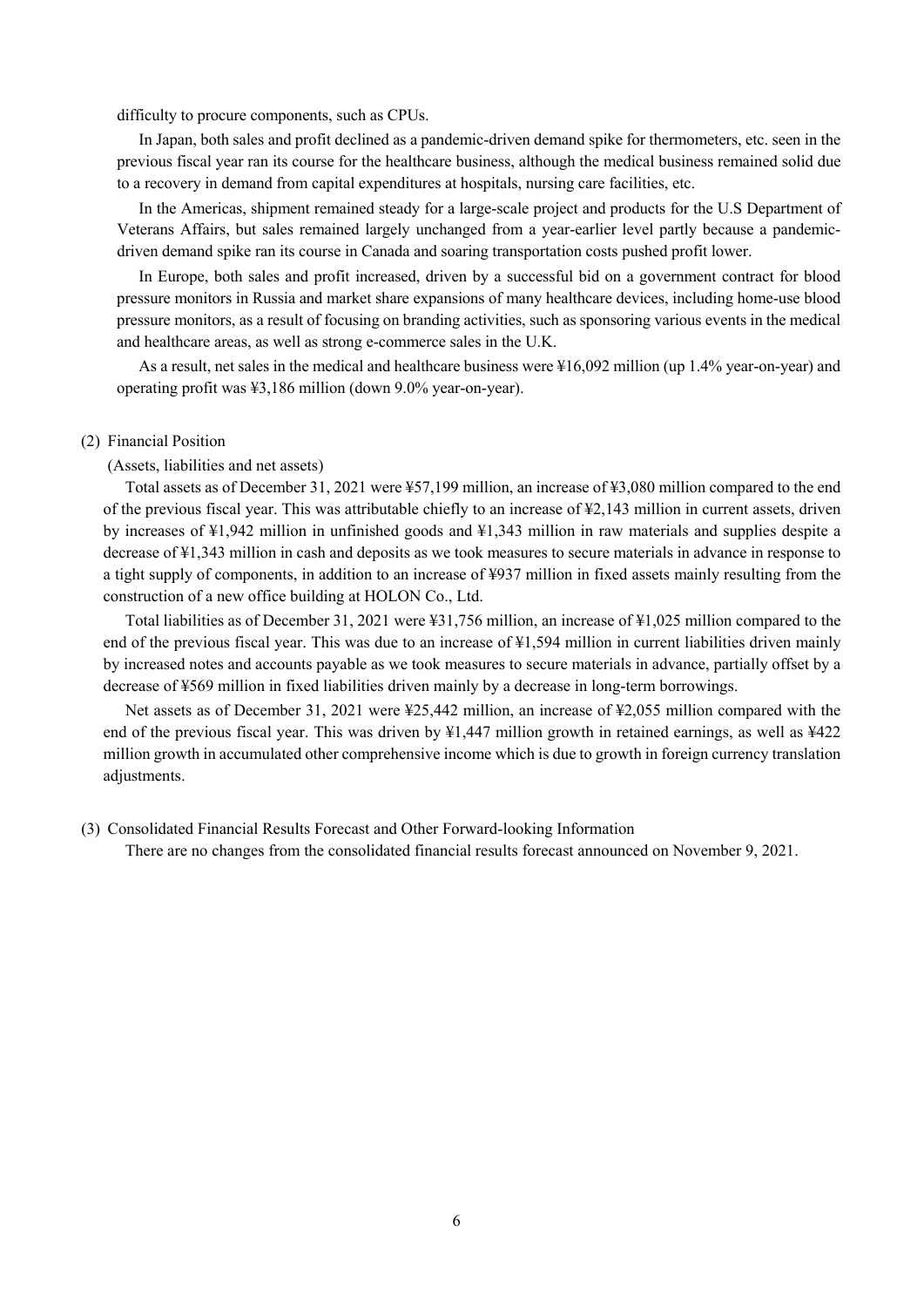2. Quarterly Consolidated Financial Statements and Primary Notes

(1) Quarterly Consolidated Balance Sheets

(Million yen)

|                                                   | As of March 31, 2021 | As of December 31, 2021 |
|---------------------------------------------------|----------------------|-------------------------|
| Assets                                            |                      |                         |
| Current assets                                    |                      |                         |
| Cash and deposits                                 | 13,118               | 11,775                  |
| Notes and accounts receivable                     | 13,108               |                         |
| Notes and accounts receivable and contract assets |                      | 12,427                  |
| Products                                          | 6,583                | 7,346                   |
| Unfinished goods                                  | 2,259                | 4,201                   |
| Raw materials and supplies                        | 3,606                | 4,950                   |
| Other                                             | 1,453                | 1,561                   |
| Allowance for doubtful accounts                   | (100)                | (91)                    |
| Total current assets                              | 40,028               | 42,171                  |
| Fixed assets                                      |                      |                         |
| Tangible fixed assets                             |                      |                         |
| Land                                              | 5,104                | 5,107                   |
| Other, net                                        | 5,081                | 6,280                   |
| Total tangible fixed assets                       | 10,185               | 11,388                  |
| Intangible fixed assets                           |                      |                         |
| Goodwill                                          | 210                  | 145                     |
| Other                                             | 1,427                | 1,337                   |
| Total intangible fixed assets                     | 1,638                | 1,482                   |
| Investments, etc.                                 | 2,267                | 2,157                   |
| Total fixed assets                                | 14,091               | 15,028                  |
| Total assets                                      | 54,119               | 57,199                  |
| Liabilities                                       |                      |                         |
| Current liabilities                               |                      |                         |
| Notes and accounts payable                        | 4,290                | 6,117                   |
| Short-term borrowings                             | 11,374               | 11,698                  |
| Long-term borrowings to be repaid within one year | 2,867                | 2,529                   |
| Accrued corporate taxes, etc.                     | 850                  | 363                     |
| Provision for bonuses                             | 1,211                | 606                     |
| Provision for product warranties                  | 178                  | 180                     |
| Other                                             | 3,815                | 4,687                   |
| Total current liabilities                         | 24,588               | 26,182                  |
| <b>Fixed liabilities</b>                          |                      |                         |
| Corporate bonds                                   | 500                  | 500                     |
| Long-term borrowings                              | 3,825                | 3,347                   |
| Provision for product warranties                  | 62                   | 68                      |
| Retirement benefit liabilities                    | 954                  | 985                     |
| Provision for directors' share benefits           | 79                   | 79                      |
| Other                                             | 721                  | 593                     |
| Total fixed liabilities                           | 6,143                | 5,574                   |
| Total liabilities                                 | 30,731               | 31,756                  |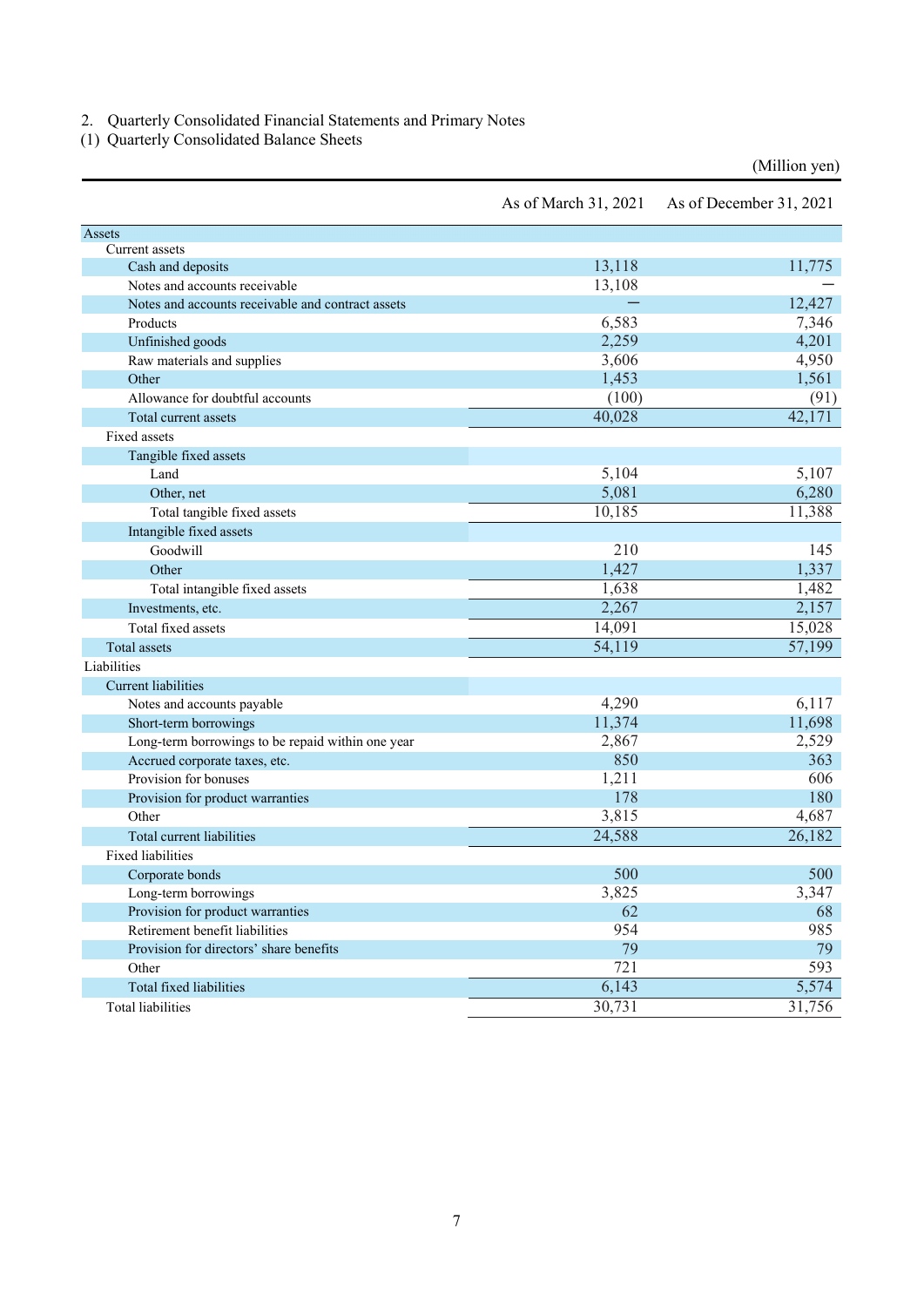(Million yen)

|                                                 | As of March 31, 2021 | As of December 31, 2021 |
|-------------------------------------------------|----------------------|-------------------------|
| Net assets                                      |                      |                         |
| Shareholders' equity                            |                      |                         |
| Share capital                                   | 6,388                | 6,388                   |
| Share capital surplus                           | 6,413                | 6,413                   |
| Retained earnings                               | 11,506               | 12,953                  |
| Treasury shares                                 | (1,056)              | (1,044)                 |
| Total shareholders' equity                      | 23,252               | 24,711                  |
| Accumulated other comprehensive income          |                      |                         |
| Unrealized gains on other marketable securities | 28                   | 31                      |
| Foreign currency translation adjustments        | (2,907)              | (2, 413)                |
| Accumulated adjustment on retirement benefits   | 399                  | 325                     |
| Total accumulated other comprehensive income    | (2,479)              | (2,056)                 |
| Non-controlling interests                       | 2,614                | 2,788                   |
| Total net assets                                | 23,387               | 25,442                  |
| Total liabilities and net assets                | 54,119               | 57,199                  |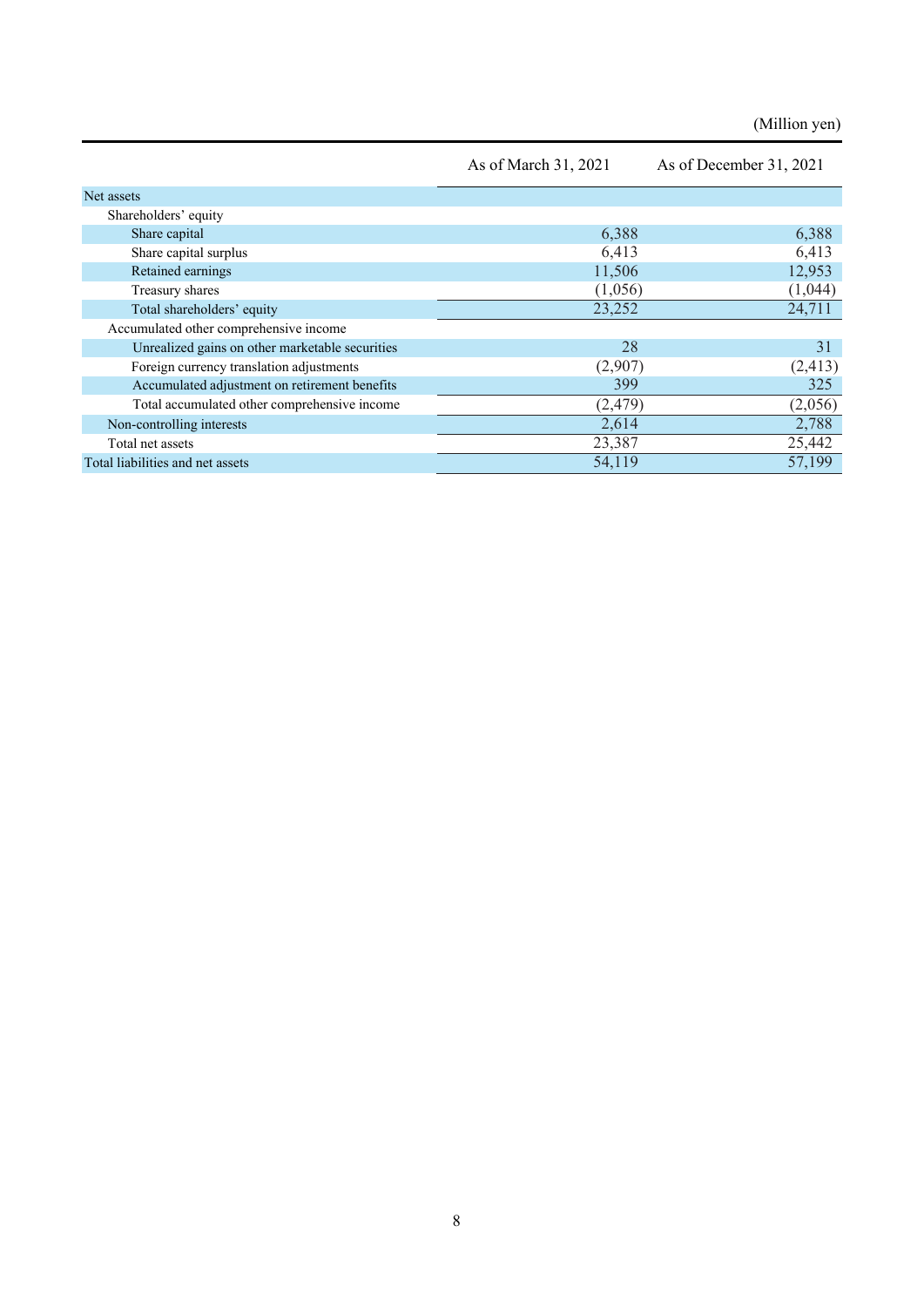# (2) Quarterly Consolidated Statements of Income and Comprehensive Income

Quarterly Consolidated Statements of Income

Nine Months Ended December 31

|                                                        |                         | (Million yen)           |
|--------------------------------------------------------|-------------------------|-------------------------|
|                                                        | For the nine months     | For the nine months     |
|                                                        | ended December 31, 2020 | ended December 31, 2021 |
| Net sales                                              | 34,904                  | 37,325                  |
| Cost of sales                                          | 19,202                  | 20,984                  |
| Gross profit                                           | 15,701                  | 16,340                  |
| Selling, general, and administrative expenses          | 12,651                  | 12,771                  |
| Operating profit                                       | 3,050                   | 3,568                   |
| Non-operating income                                   |                         |                         |
| Interest income                                        | 39                      | 53                      |
| Foreign exchange gains                                 | 41                      | 39                      |
| Subsidy income                                         | 87                      | 132                     |
| Rental income from land and buildings                  | 29                      | 33                      |
| Other                                                  | 82                      | 51                      |
| Total non-operating income                             | 281                     | $\overline{311}$        |
| Non-operating expenses                                 |                         |                         |
| Interest expenses                                      | 127                     | 104                     |
| Settlement package                                     |                         | 44                      |
| Other                                                  | 86                      | 44                      |
| Total non-operating expenses                           | 214                     | 193                     |
| Ordinary profit                                        | 3,117                   | 3,685                   |
| Extraordinary income                                   |                         |                         |
| Gain on sales of fixed assets                          | 1                       | 2                       |
| Total extraordinary income                             |                         | $\overline{2}$          |
| Extraordinary loss                                     |                         |                         |
| Loss on theft                                          |                         | 65                      |
| Loss on sales of fixed assets                          | $\theta$                |                         |
| Loss on retirement of fixed assets                     | $\overline{2}$          | $\overline{0}$          |
| Total extraordinary loss                               | $\overline{2}$          | 67                      |
| Net profit before taxes                                | 3,115                   | 3,621                   |
| Corporate tax, resident income tax, and business taxes | $\overline{702}$        | 820                     |
| Corporate tax adjustments                              | (3)                     | 332                     |
| Total corporate taxes                                  | 699                     | 1,153                   |
| Net profit                                             | 2,416                   | 2,468                   |
| Net profit attributable to non-controlling interests   | 195                     | 307                     |
| Net profit attributable to parent company shareholders | 2,220                   | 2,160                   |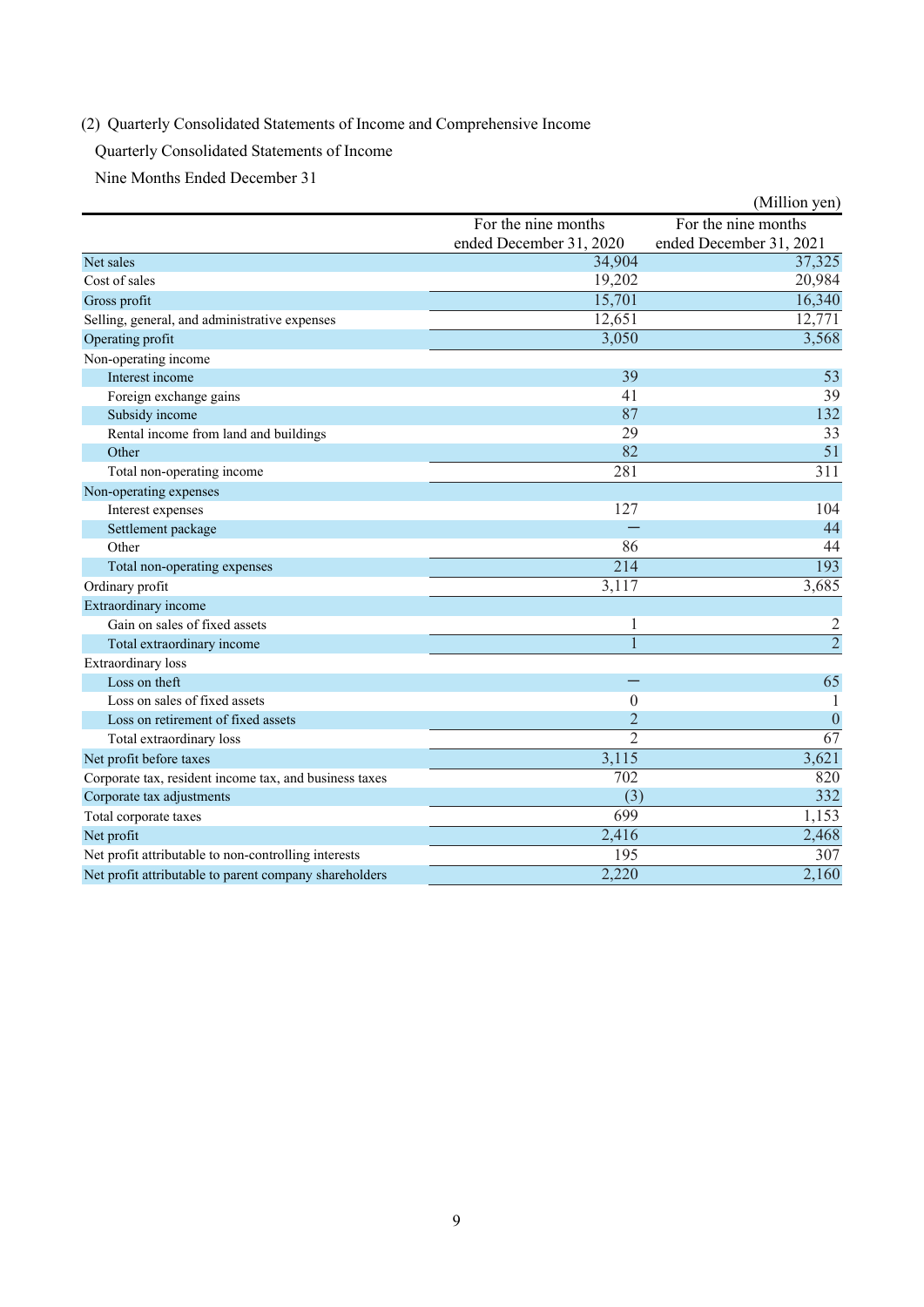# Quarterly Consolidated Statements of Comprehensive Income

Nine Months Ended December 31

|                                                                     |                                                | (Million yen)                                  |
|---------------------------------------------------------------------|------------------------------------------------|------------------------------------------------|
|                                                                     | For the nine months<br>ended December 31, 2020 | For the nine months<br>ended December 31, 2021 |
| Profit                                                              | 2,416                                          | 2,468                                          |
| Other comprehensive income                                          |                                                |                                                |
| Unrealized gains on other marketable securities                     | 11                                             | 3                                              |
| Foreign currency translation adjustments                            | 155                                            | 498                                            |
| Adjustment related to retirement benefits                           | (73)                                           | (74)                                           |
| Total other comprehensive income                                    | 93                                             | 427                                            |
| Comprehensive income                                                | 2,509                                          | 2,895                                          |
| (Breakdown)                                                         |                                                |                                                |
| Comprehensive income attributable to parent<br>company shareholders | 2,313                                          | 2,582                                          |
| Comprehensive income attributable to non-<br>controlling interests  | 196                                            | 312                                            |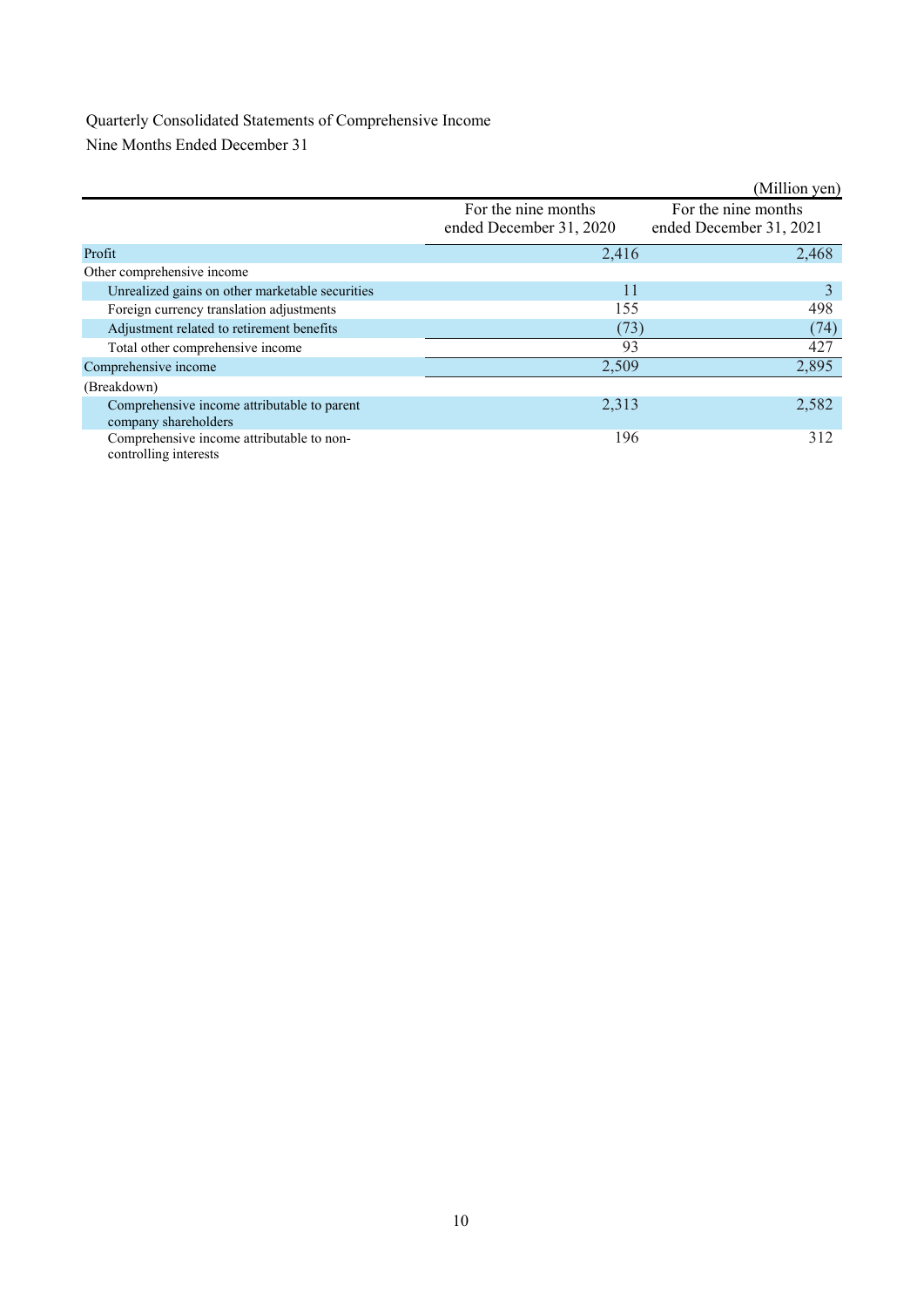(3) Notes to Quarterly Consolidated Financial Statements

(Notes on going concern assumption) Not applicable.

(Notes in the case of significant changes in shareholders' equity) Not applicable.

(Changes in accounting policies)

(Application of the "Accounting Standard for Revenue Recognition," etc.)

The Company has applied the "Accounting Standard for Revenue Recognition" (ASBJ Statement No. 29, March 31, 2020) (hereinafter, the "Revenue Recognition Standard"), etc. effective from the beginning of the first quarter of the fiscal year. Accordingly, the Company recognizes revenue at the amount expected to be received in exchange for promised goods or services at the time when the control of the goods or services is transferred to the customer. Major changes due to this application are as follows: For construction contracts, the Company had been applied the percentage of completion method for those whose outcome of construction activity could be estimated reliably, while applying the completed contract method for other constructions. However, from the beginning of the first quarter of the fiscal year, the Company recognizes revenue for construction contracts at the point of acceptance inspection. Regarding semiconductor-related equipment offered by HOLON Co., Ltd., a domestic subsidiary of the Company, for revenue from foreign markets, which had been recognized at the point of shipment, have now been recognized at the points of shipment and acceptance inspection. For revenue from domestic markets, which had been recognized at the point of acceptance inspection, have now been recognized at the points of delivery and acceptance inspection.

The application of the Revenue Recognition Standard, etc. follows the transitional treatment stipulated in the proviso of Paragraph 84 of the Revenue Recognition Standard. The cumulative effect of retrospective application for the new accounting policy to periods prior to the beginning of the first quarter of the fiscal year has been added to or deducted from the retained earnings at the beginning of the first quarter of the fiscal year, and applied the new accounting policy based on the balance.

As a result, net sales and cost of sales increased by ¥383 million and ¥338 million, respectively, for the nine months ended December, 2021. Selling, general, and administrative expenses decreased by ¥64 million. Operating profit, ordinary profit, and profit before taxes increased by ¥108 million each. The beginning balance of retained earnings and non-controlling interests decreased by ¥188 million and ¥85 million, respectively.

Since the Company has applied the Revenue Recognition Standard, etc., "Notes and accounts receivable," which were presented under "Current assets" on the consolidated balance sheets for the previous fiscal year, have been included in and presented as "Notes and accounts receivable and contract assets" from the first quarter of the fiscal year. In accordance with the transitional treatment stipulated in Paragraph 89-2 of the Revenue Recognition Standard, no reclassification has been made to the previous fiscal year's consolidated financial statements to conform to the new presentation.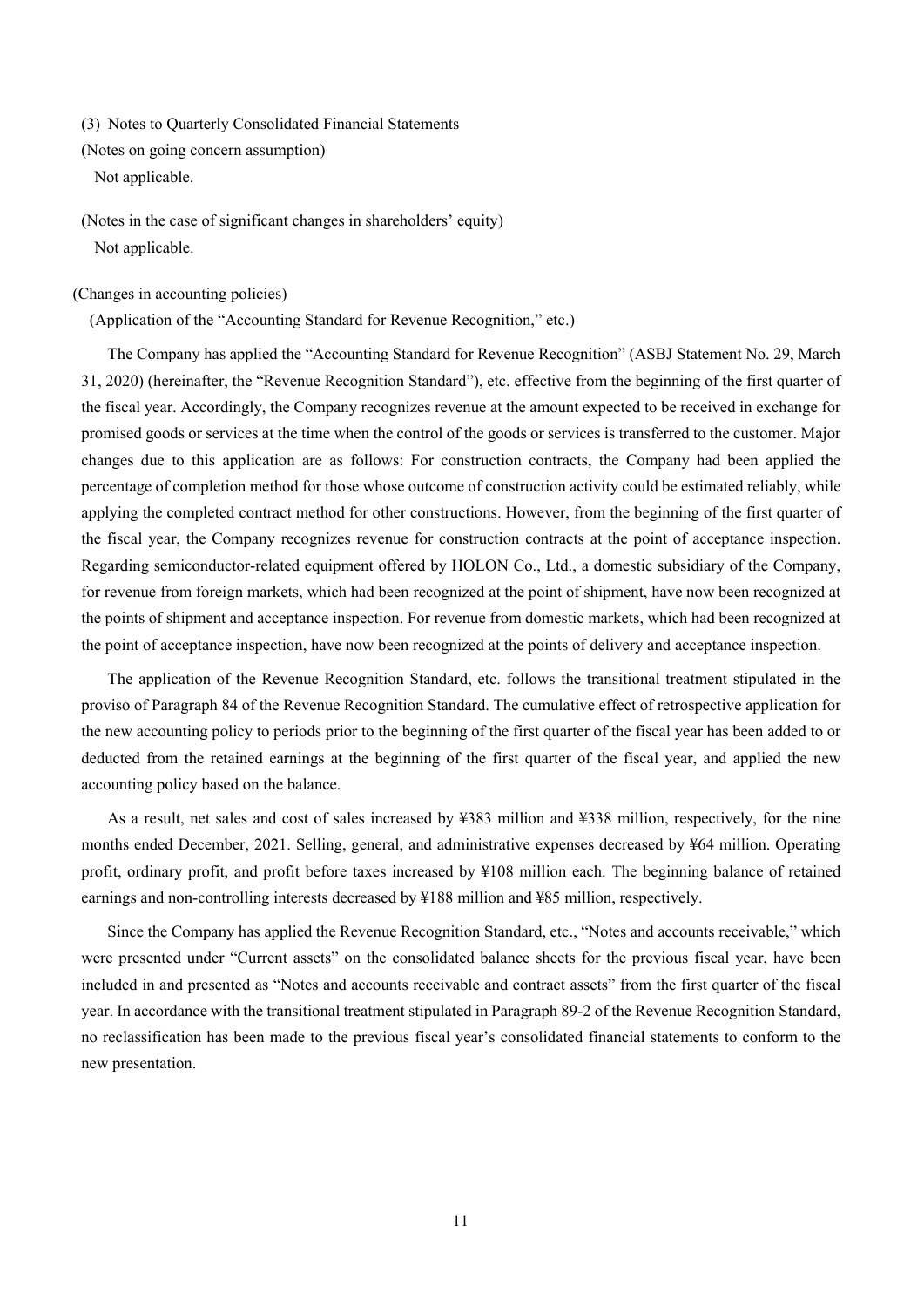(Application of the "Accounting Standard for Fair Value Measurement," etc.)

The Company has applied the "Accounting Standard for Fair Value Measurement" (ASBJ Statement No. 30, July 4, 2019) (hereinafter, the "Fair Value Measurement Standard"), etc. effective from the beginning of the first quarter of the fiscal year. In accordance with the transitional treatment stipulated in Paragraph 19 of the Fair Value Measurement Standard and Paragraph 44-2 of the "Accounting Standard for Financial Instruments" (ASBJ Statement No. 10, July 4, 2019), the Company has decided to prospectively apply the new accounting policy set forth by the Fair Value Measurement Standard, etc. The application of the new accounting policy had no impact on the consolidated financial statements.

|                    | For the nine months ended December 31, 2021                                           |
|--------------------|---------------------------------------------------------------------------------------|
| Calculation of tax | Tax expenses for certain consolidated subsidiaries are calculated by reasonably       |
| expenses           | estimating the effective tax rate after tax effect accounting to be applied to profit |
|                    | before taxes for the fiscal year, which includes the third quarter, and multiplying   |
|                    | profit before taxes by the estimated effective tax rate.                              |

(Accounting policies adopted specially for the preparation of quarterly consolidated financial statements)

#### (Additional information)

(Signing of share-exchange agreement between the Company and HOLON Co., Ltd. and transition to holding company structure)

At a November 29, 2021 meeting, the Company's Board of Directors voted to approve a management integration plan with HOLON Co., Ltd. ("HOLON") through share exchange and a plan to carry out a company split in which the Company becomes the splitting company as part of the Group's transition into a holding company structure (the "Management Integration," referring to this entire procedure).

In order to realize this Management Integration, the Board of Directors at the meeting voted to approve a shareexchange agreement (the "Share Exchange Agreement") regarding share exchange with HOLON (the "Share Exchange") and the Company signed the share exchange agreement with HOLON on the same day. Furthermore, at a December 21, 2021 meeting, the Board of Directors voted to approve a plan to execute an absorption-type company split agreement (the "Absorption-Type Company Split Agreement") regarding a company split (the "Absorption-Type Company Split") in which all of the businesses of the Company, excluding the group management and administration business and the asset management business, will be transferred to A&D Split Preparatory Company, Limited founded on December 15, 2021 as the Company's wholly-owned subsidiary (the "New A&D"), and signed the Absorption-Type Company Split Agreement with the New A&D on the same day.

The Share Exchange Agreement and the Absorption-Type Company Split Agreement will take effect on April 1, 2022 after they are approved at extraordinary shareholders meetings of the respective companies to be convened on February 28, 2022.

#### 1. Purpose of Management Integration

The Management Integration is aimed at making it possible to resolve tasks to be addressed by aligning the direction of the group more than before and creating a structure that can rapidly respond to the changing business environment while utilizing the strengths of the Company and HOLON. Specifically, by creating a holding company structure through the Management Integration, the Companies will endeavor to strengthen the group strategy function, effectively use group management resources, and maximize value for stakeholders. Additionally, the Company and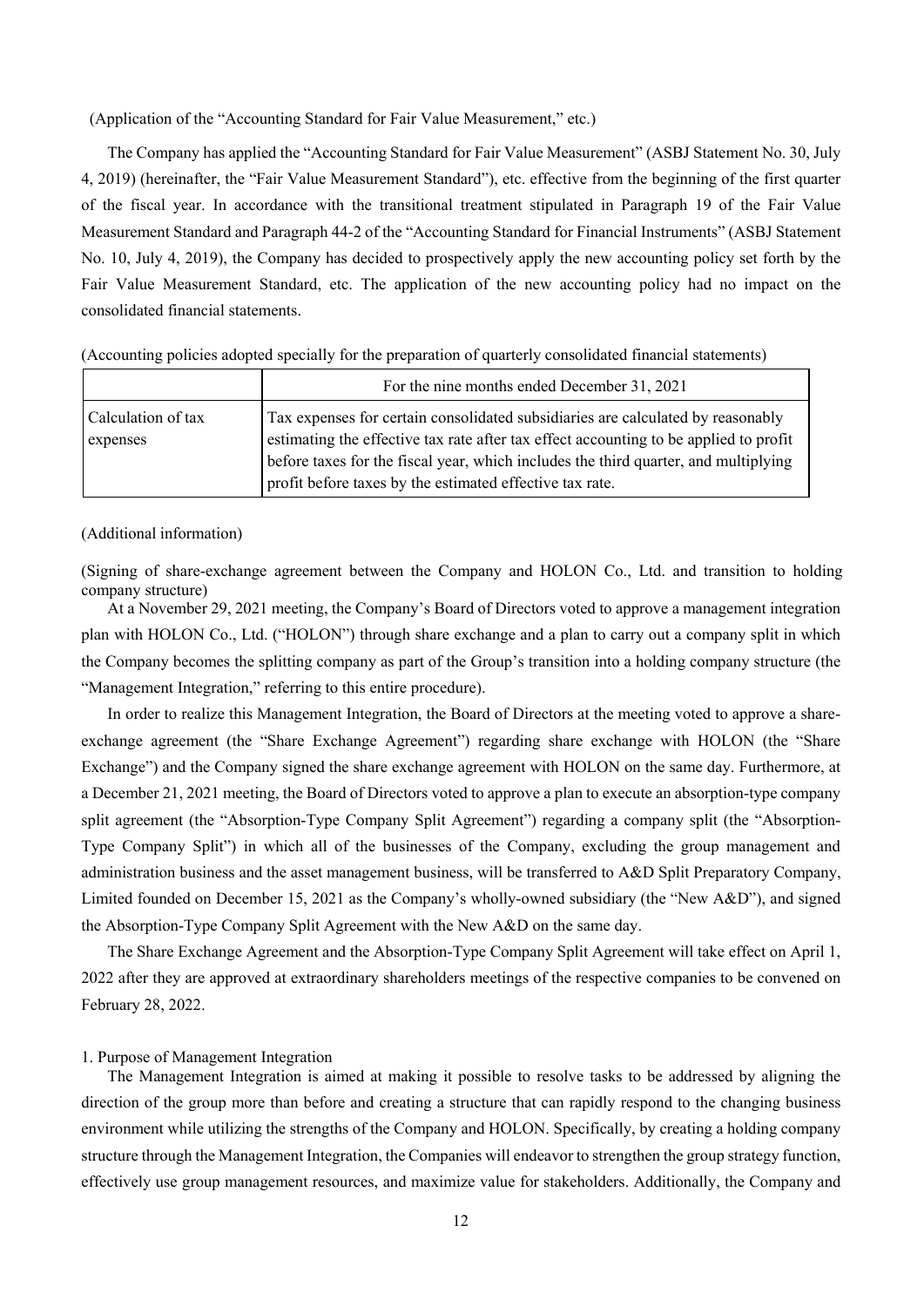HOLON, which entered into a parent-subsidiary relationship in 2018 and have mainly interacted in regard to technical matters, believe the Management Integration will lead to the achievement of synergies in such areas as purchase functions, production equipment and greater use of overseas operations, not just in technical matters, such as joint research and development.

## 2. Schedule of Management Integration

| Board of directors meeting to approve execution of Share Exchange Agreement,<br>establishment of Split Preparatory Company, and Absorption-Type Company Split<br>(Company) | November 29, 2021           |  |
|----------------------------------------------------------------------------------------------------------------------------------------------------------------------------|-----------------------------|--|
| Board of directors meeting to approve execution of Share Exchange Agreement (HOLON)                                                                                        |                             |  |
| Execution of Share Exchange Agreement (Company and HOLON)                                                                                                                  |                             |  |
| Establishment of Split Preparatory Company (New A&D)                                                                                                                       | December 15, 2021           |  |
| Execution of Absorption-Type Company Split Agreement (Company and New A&D)                                                                                                 | December 21, 2021           |  |
| Public announcement of record date for extraordinary shareholders meetings (Company<br>and HOLON)                                                                          | December 15, 2021           |  |
| Record date for extraordinary shareholders meetings (Company and HOLON)                                                                                                    | December 31, 2021           |  |
| Extraordinary shareholders meetings (Company, HOLON and New A&D)                                                                                                           | February 28, 2022 (planned) |  |
| Final trading date (HOLON)                                                                                                                                                 | March 29, 2022 (planned)    |  |
| Delisting date (HOLON)                                                                                                                                                     | March 30, 2022 (planned)    |  |
| Effective date of Share Exchange (Company and HOLON)                                                                                                                       |                             |  |
| Effective date of Absorption-Type Company Split (Company and New A&D)                                                                                                      | April 1, 2022 (planned)     |  |
| Change to trade names (Company and New A&D)                                                                                                                                |                             |  |

Notes: 1. The above schedule of the Management Integration is as planned at present; however, the above schedule may be changed in the future as procedures for the Management Integration are conducted due to the status of preparation for the Management Integration or other reasons.

2.The trade names of the Company and New A&D will be changed to "A&D HOLON Holdings Company, Limited" and "A&D Company, Limited," respectively, on condition that the Share Exchange and the Absorption-Type Company Split take effect on April 1, 2022 (planned).

## 3. Outline of Share Exchange

.

(1) Method of Share Exchange

The method of the Share Exchange will be a share exchange in which the Company will be the wholly-owning parent company resulting from share exchange and HOLON will be the wholly-owned subsidiary resulting from share exchange.

The Share Exchange is planned to be conducted with an effective date of April 1, 2022 after being approved by extraordinary shareholders meetings of the companies planned to be held on February 28, 2022.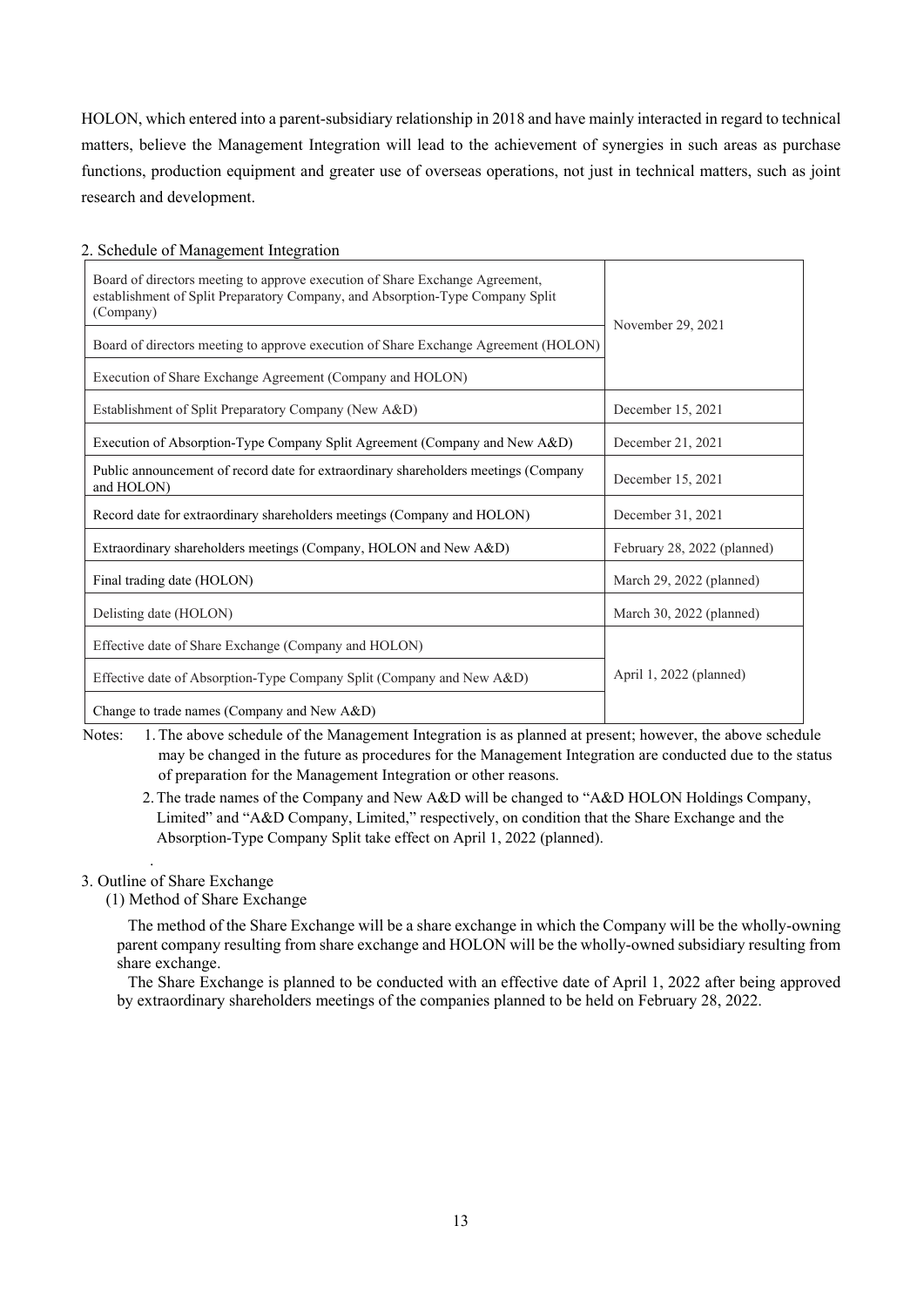#### (2) Share Exchange Ratio

|                      | Company                                                            | <b>HOLON</b>                                                  |
|----------------------|--------------------------------------------------------------------|---------------------------------------------------------------|
|                      | (wholly-owning parent<br>company resulting from<br>share exchange) | (wholly-owned subsidiary<br>resulting from share<br>exchange) |
| Share Exchange Ratio |                                                                    | 3.60                                                          |

Note: A total of 6,743,808 common shares in the Company are planned to be delivered through the Share Exchange. The Company plans to allocate some of the treasury shares it holds as part of the shares to be allotted. The breakdown of the allotment is as follows:

| 1) Number of common shares to be newly issued: |  | 5,243,808 |
|------------------------------------------------|--|-----------|
|------------------------------------------------|--|-----------|

2) Number of treasury shares to be allocated: 1,500,000

(Total number of treasury shares owned as of December 31, 2021: 1,616,070)

The total number of treasury shares owned does not include the Company's shares held by

Custody Bank of Japan, Ltd. (Trust E Account) as trust properties of the stock benefit trust system.

# (3) Basis for Share Exchange Ratio

In deciding the share exchange ratio, the Company and HOLON selected Plutus Consulting Co., Ltd. ("Plutus") and Yamada Consulting Group Co., Ltd. ("Yamada Consulting") as their respective financial advisors.

Plutus performed the calculation using market price analysis because the Company's and HOLON's common shares are both listed on financial instruments exchanges and therefore have market prices, discounted cash flow analysis ("DCF Analysis") in order to reflect future business activities in the valuation, and comparable company analysis because it is possible to infer the share value through comparison to similar companies as there are listed companies that are comparable to the Companies. Plutus took the outcomes of these analyses from comprehensive angles in calculating the share exchange ratio.

Yamada Consulting performed the calculation by using the market price analysis because the companies are listed on financial instruments exchanges and therefore have market prices, DCF Analysis in order to reflect future business activities in the valuation, and comparable company analysis because it is possible to infer the share value through comparison to similar companies as there are multiple listed companies that are comparable to the Company and Holon.

The share exchange ratio was decided through negotiation between the parties, with the above analyses used as guides.

(4) Outline of Company to Become Wholly-Owning Parent Company Resulting from Share Exchange (as of December 31, 2021)

| Name                                   | A&D Company, Limited                                                                                                                                                                                                               |
|----------------------------------------|------------------------------------------------------------------------------------------------------------------------------------------------------------------------------------------------------------------------------------|
| Address                                | 3-23-14 Higashi Ikebukuro, Toshima-ku, Tokyo                                                                                                                                                                                       |
| Position and name of<br>representative | Representative Director, Executive Officer, and President, Yasunobu Morishima                                                                                                                                                      |
| Business details                       | Research, development, manufacturing, and distribution of electronic measuring<br>instruments, industrial scales, electronic balances, electronic medical instruments,<br>testing machines, and other applied electronic equipment |
| Stated capital                         | $46,388$ million                                                                                                                                                                                                                   |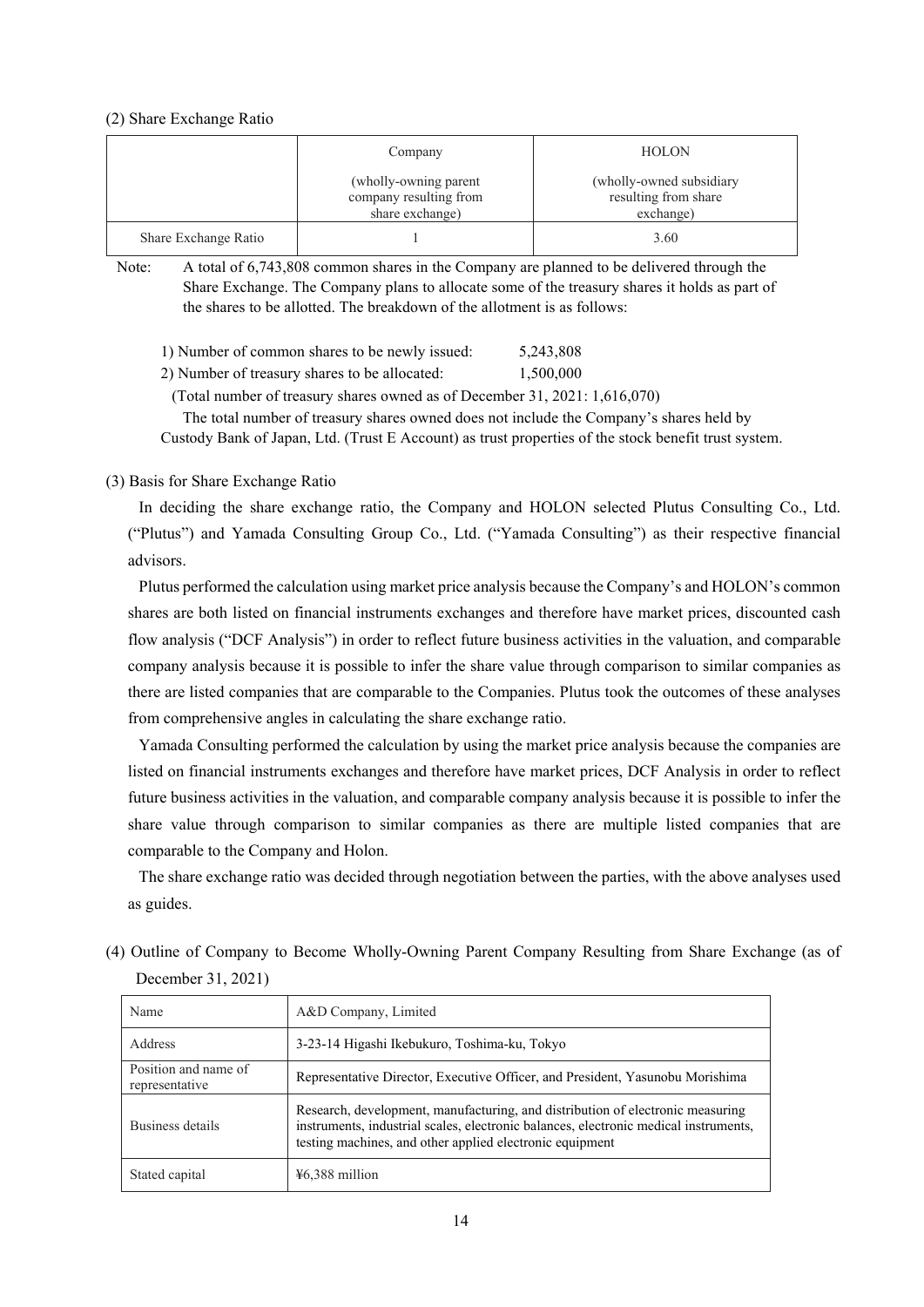| End of fiscal year | March 31 |
|--------------------|----------|
|--------------------|----------|

| Name                                   | HOLON Co., Ltd.                                                                                                   |
|----------------------------------------|-------------------------------------------------------------------------------------------------------------------|
| Address                                | 5-40-1 Kamisuna-cho, Tachikawa- shi, Tokyo                                                                        |
| Position and name of<br>representative | Representative Director and President, Hao Zhang                                                                  |
| Business details                       | Development, manufacture, and distribution of semiconductor electron beam<br>measurement and inspection equipment |
| Stated capital                         | $¥1,764$ million                                                                                                  |
| End of fiscal year                     | March 31                                                                                                          |

(5) Outline of Counterparty Company of Share Exchange (as of December 31, 2021)

#### 4. Outline of Absorption-Type Company Split

#### (1) Method of Absorption-Type Company Split

The Absorption-Type Company Split will be conducted through an absorption-type company split in which the Company is the splitting company and New A&D, a wholly-owned subsidiary of the Company, is the succeeding company.

The Absorption-Type Company Split is planned to be conducted with an effective date of April 1, 2022 after being approved by the extraordinary shareholders meetings of both companies planned to be held on February 28, 2022.

(2) Shares to Be Issued Upon Company Split and Allotment

In conducting the Absorption-Type Company Split, New A&D will issue 225,000 common shares and allot all of them to the Company, the splitting company, as consideration for the businesses transferred through the Absorption-Type Company Split.

(3) Basis of Calculation for Number of Shares to Be Allotted

As all of the shares to be issued by New A&D in conducting the Absorption-Type Company Split will be allotted to the Company, no valuation has been conducted by a third-party valuation agency. The number of shares to be allotted was decided by taking account of such factors as the amount of stated capital of New A&D.

(4) Company Name After Absorption-Type Company Split

The Company plans to change its trade name to "A&D HOLON Holdings Company, Limited" on the condition that the Absorption-Type Company Split takes effect. New A&D will be given the trade name of A&D Company, Limited, the current trade name of the Company.

(5) Handling of Share Options and Bonds with Share Options Relating to Absorption-Type Company Split The Company has issued share options, but the handling thereof will not be changed due to the Absorption-Type Company Split. Additionally, the Company has not issued any bonds with share options.

(6) Business Divisions to Be Split

All businesses of the Company, excluding the group management and administration business and the asset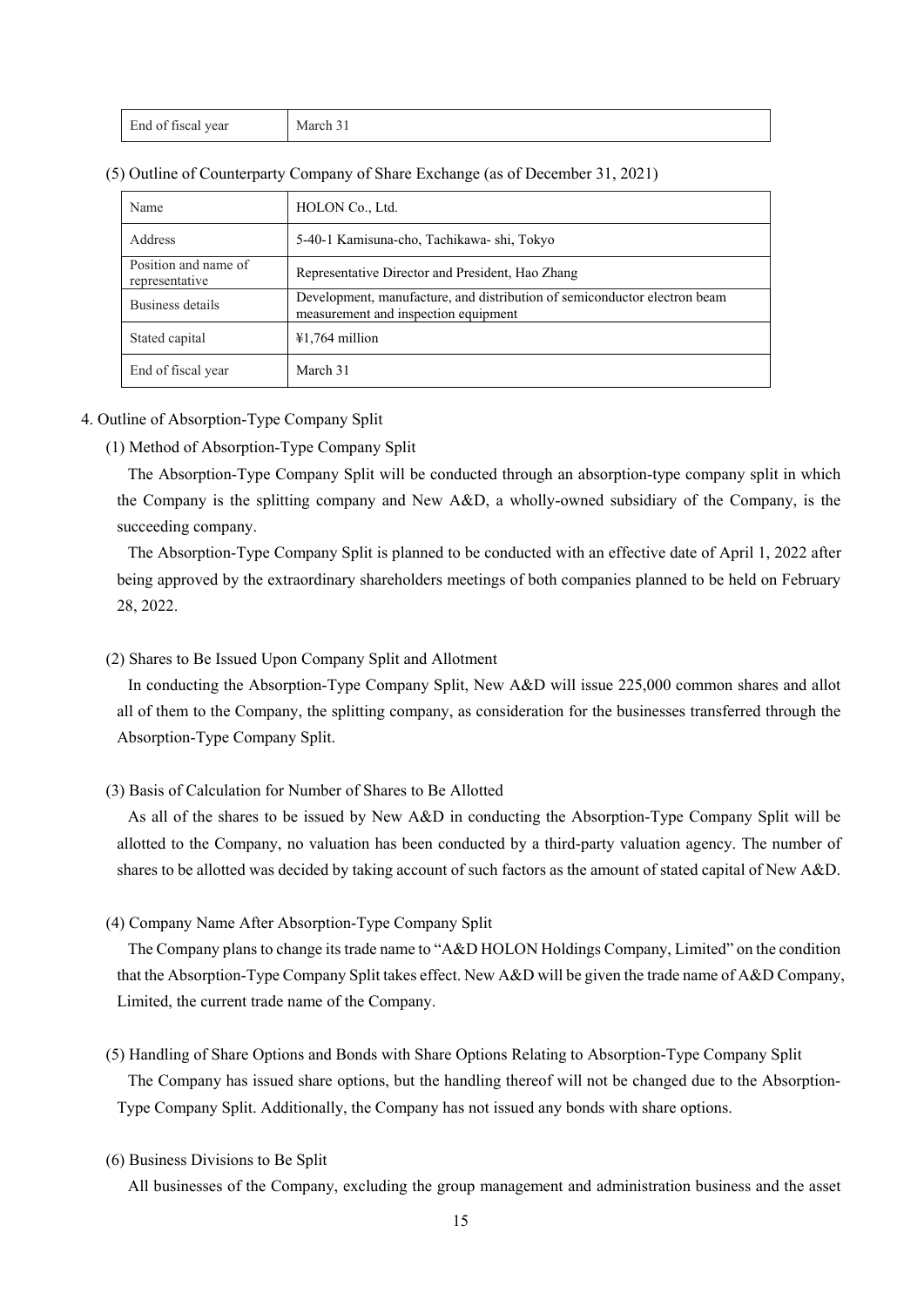management business.

|                  | Fiscal year ended<br>March 31, 2021<br>(Million yen) |  |  |
|------------------|------------------------------------------------------|--|--|
| Net sales        | 33,135                                               |  |  |
| Operating profit | 1,990                                                |  |  |
| Ordinary profit  | 2,735                                                |  |  |

# (7) Performance of Business Divisions to Be Split

## (8) Assets and Liabilities of Business Divisions to Be Split (as of September 30, 2021)

| Assets (Million yen) |            | Liabilities (Million yen) |            |  |
|----------------------|------------|---------------------------|------------|--|
| Item                 | Book value | Item                      | Book value |  |
| Current assets       | 16,092     | Current liabilities       | 7,176      |  |
| Fixed assets         | 14,293     | Fixed liabilities         | 752        |  |
| Total                | 30,386     | $\Gamma$ otal             | 7,928      |  |

Note: As the above amounts were calculated based on the balance sheet as of September 30, 2021, the actual amounts will be the above amounts plus or minus the changes that may occur by the effective date.

# (9) Outline of Succeeding Company in Absorption-Type Company Split (as of December 31, 2021)

| Name                                   | A&D Split Preparatory Company, Limited                                                                                                                                                                                             |  |  |  |
|----------------------------------------|------------------------------------------------------------------------------------------------------------------------------------------------------------------------------------------------------------------------------------|--|--|--|
| Address                                | 3-23-14 Higashi Ikebukuro, Toshima-ku, Tokyo                                                                                                                                                                                       |  |  |  |
| Position and name<br>of representative | Representative Director, Yasunobu Morishima                                                                                                                                                                                        |  |  |  |
| Business details                       | Research, development, manufacturing, and distribution of electronic measuring<br>instruments, industrial scales, electronic balances, electronic medical instruments,<br>testing machines, and other applied electronic equipment |  |  |  |
| Stated capital                         | $450$ million                                                                                                                                                                                                                      |  |  |  |
| End of fiscal year                     | March 31                                                                                                                                                                                                                           |  |  |  |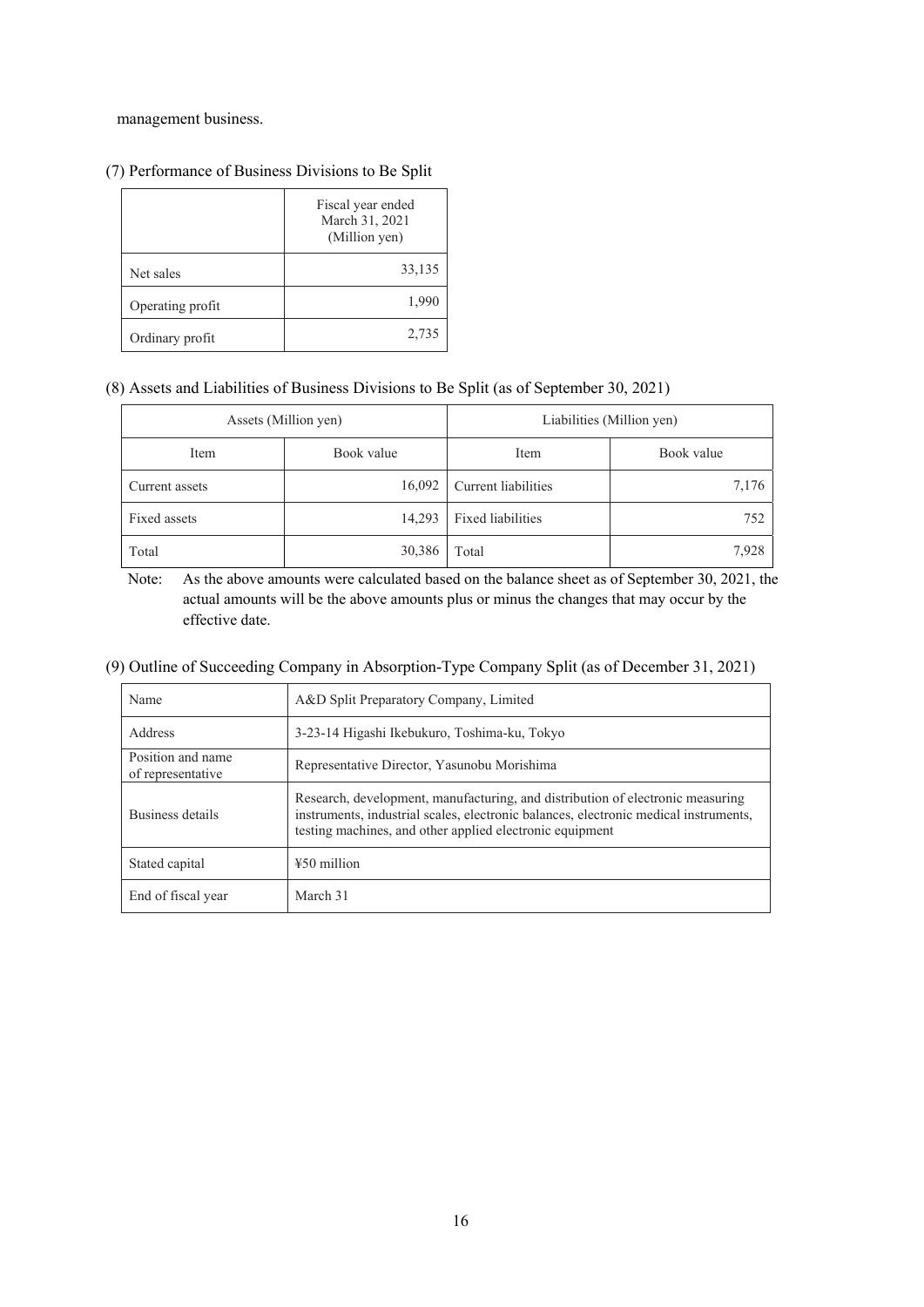# (Segment information, etc.)

[Segment information]

I. For the nine months ended December 31, 2020

|                                         |                                                             |       |     |       | (Million yen) |  |  |
|-----------------------------------------|-------------------------------------------------------------|-------|-----|-------|---------------|--|--|
|                                         | Measurement and Weighing Instruments Business               |       |     |       |               |  |  |
|                                         | Asia and<br>Total<br>Americas<br>Europe<br>Japan<br>Oceania |       |     |       |               |  |  |
| Net sales                               |                                                             |       |     |       |               |  |  |
| Net sales to outside.<br>customers      | 13,642                                                      | 2,348 | 587 | 2,462 | 19,040        |  |  |
| Inter-segment net sales or<br>transfers | 1,847                                                       | 110   | 27  | 1,631 | 3,617         |  |  |
| Total                                   | 15,489                                                      | 2,458 | 614 | 4,094 | 22,657        |  |  |
| Segment profits                         | 591                                                         | 91    | 41  | 184   | 908           |  |  |

## 1. Information on net sales and profit (loss) by reportable segment

|                                         | Medical and Healthcare Business |          |        |                     |        | Consolidation          |          |
|-----------------------------------------|---------------------------------|----------|--------|---------------------|--------|------------------------|----------|
|                                         | Japan                           | Americas | Europe | Asia and<br>Oceania | Total  | Adjustment<br>(Note 1) | (Note 2) |
| Net sales                               |                                 |          |        |                     |        |                        |          |
| Net sales to outside<br>customers       | 4,731                           | 5,465    | 5,396  | 269                 | 15,863 |                        | 34,904   |
| Inter-segment net sales or<br>transfers | 6,923                           | 3        |        | 5,265               | 12,194 | (15, 812)              |          |
| Total                                   | 11,654                          | 5,469    | 5,399  | 5,535               | 28,058 | (15, 812)              | 34,904   |
| Segment profits                         | 2,197                           | 244      | 754    | 305                 | 3,502  | (1,361)                | 3,050    |

Notes: 1. The adjustment of  $\frac{1}{261}$  million in segment profit includes corporate expenses of  $\frac{1}{21}$  million not allocated to any segments. Corporate expenses are primarily general and administrative expenses for management departments.

2. Segment profits have been adjusted with operating profit on the quarterly consolidated statements of income.

2. Information on impairment loss or goodwill, etc., for fixed assets by reportable segment Not applicable.